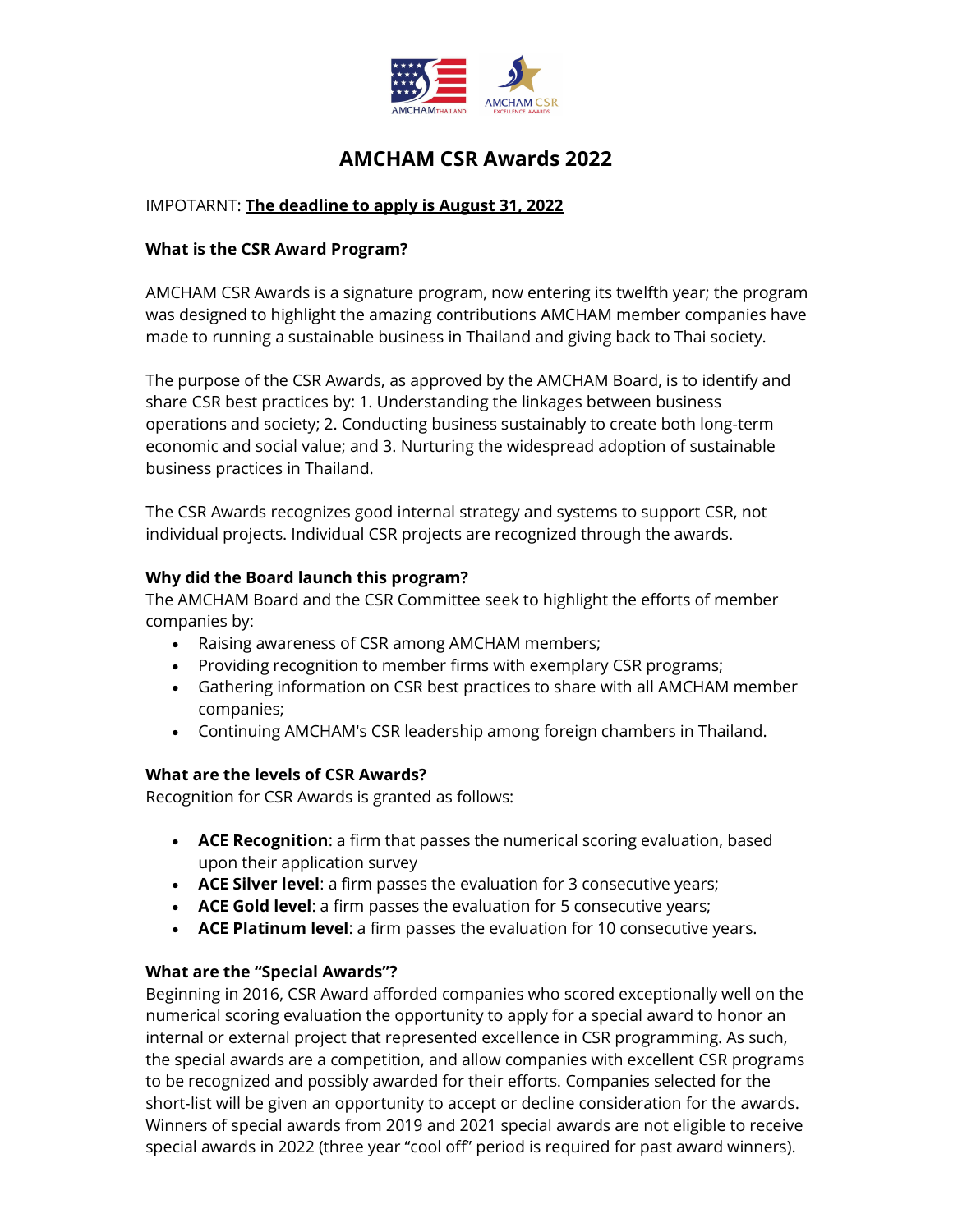

Regarding Thailand set the policy and direction to drive the BCG national agenda. The BCG agenda also sets goals of reducing social inequality, improving access to healthcare, increasing energy self-sufficiency, cutting down greenhouse gas emissions, adding more forest areas, and upskilling workers. In addition, the Thai and US governments work cooperatively to drive the BCG agenda to support APEC 2022 which Thailand is hosting this year. In keeping with the spirit of AMCHAM in Thailand, these awards typically support key priorities important to AMCHAM member companies, and both the U.S. and Thai governments.

# The 2022 Award Theme is "BCG Economy: a new economic model for inclusive and sustainable growth"



## What are the 2022 Special Awards?

- 1. The Ambassador's Award\*, given to a company whose CSR project supports innovation in the BCG model through the US-Thai partnership for the transfer of technology or skills.
- 2. The Thai Development Award<sup>\*\*</sup>, honoring a company that fosters sustainable development in alignment with the principles of the Bio-Circular-Green Economic Model (BCG).
- 3. The CSR Excellence Award<sup>\*\*</sup>, to be given to a company whose efforts nurture an inclusive society by embracing diversity to reduce inequality (DE&I)

\*For the Ambassador's Award, the project must be focused on Thailand and have been running for at least one year as of June 1, 2021.

\*\*Due to the special nature of this year's Thai Development Award and CSR Excellence Award, the one-year duration restriction does not apply.

## Who can apply for CSR Awards?

CSR Awards are open to **ALL** AMCHAM members in good standing who: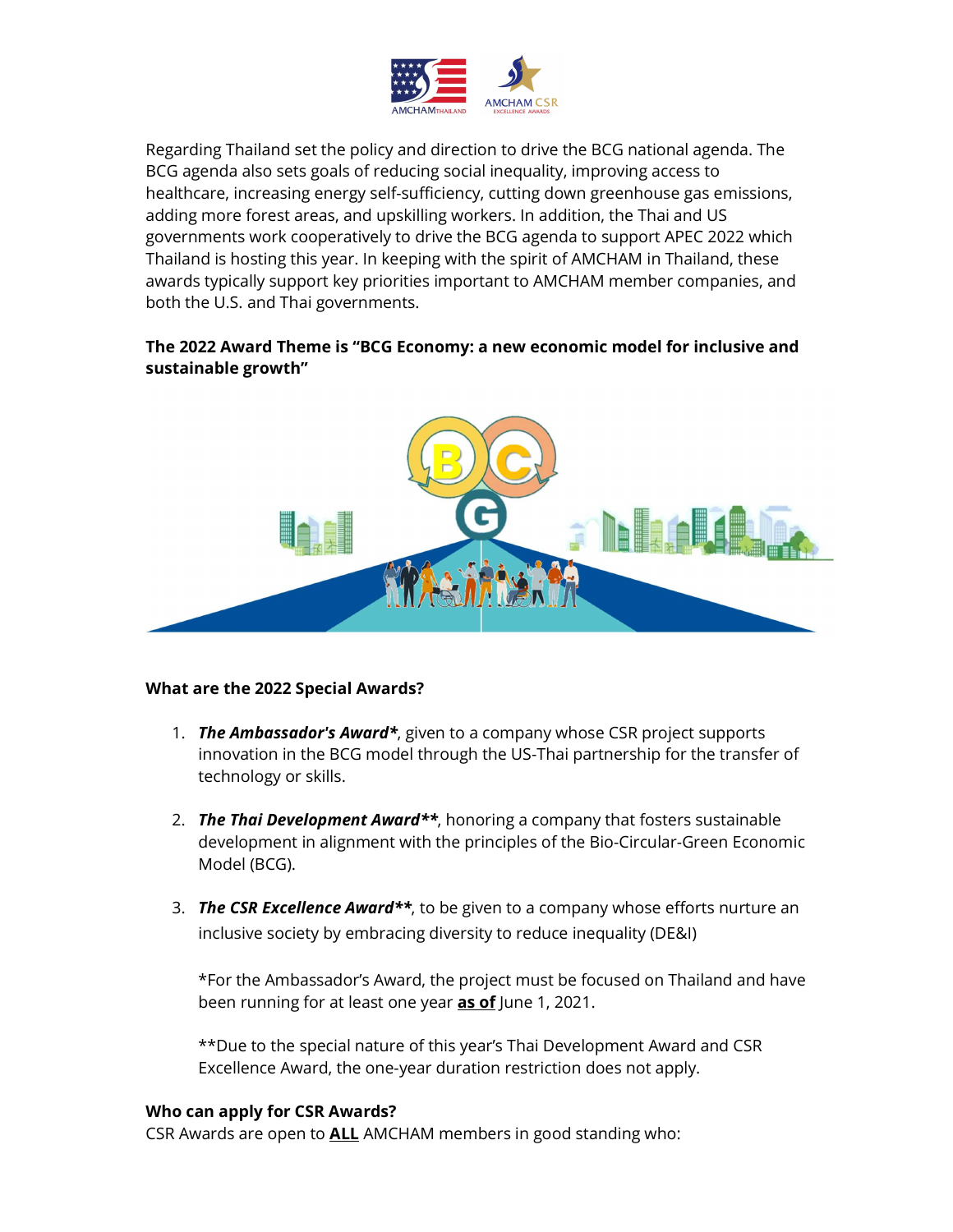

- 1. Demonstrate a commitment to good CSR practices;
- 2. Have a CSR strategy in operation for at least one year (starting May 31, 2021); and are
- 3. Willing to share information with other AMCHAM members.

## Where do I apply?

To complete the application survey, please follow the instructions in the application email to be sent by AMCHAM before the **August 31, 2022** deadline.

## Are SMEs held to the same standard as larger firms?

SMEs are held to a lower numeric scoring threshold for CSR Awards that is more in line with their budgets and capabilities. For the special awards, all semi-finalists/finalists are judged under the same criteria, judges do take into account the size and scope of a CSR project compared to the size of the company.

## What are the evaluation criteria for CSR Awards?

CSR Awards are given to the companies that demonstrate sustainable business practices and integrate these practices with the company's business strategy through good governance, social responsibility, business integrity, holistic and well-rounded stakeholder engagement, and demonstrated delivery of positive impacts on the society and environment. The CSR Committee sets the criteria structure addressing five key domains:



#### 1. Sustainability

- Strength and range of strategic partnerships
- Stakeholder engagement in all phases of activity especially planning
- Employee involvement

## 2. Integration with company mission

- Creation of long-term economic gain for targeted beneficiaries
- Creation of wider societal benefits
- Creativity of approach

## 3. Partnerships

- Strength of partnerships
- Depth of partnerships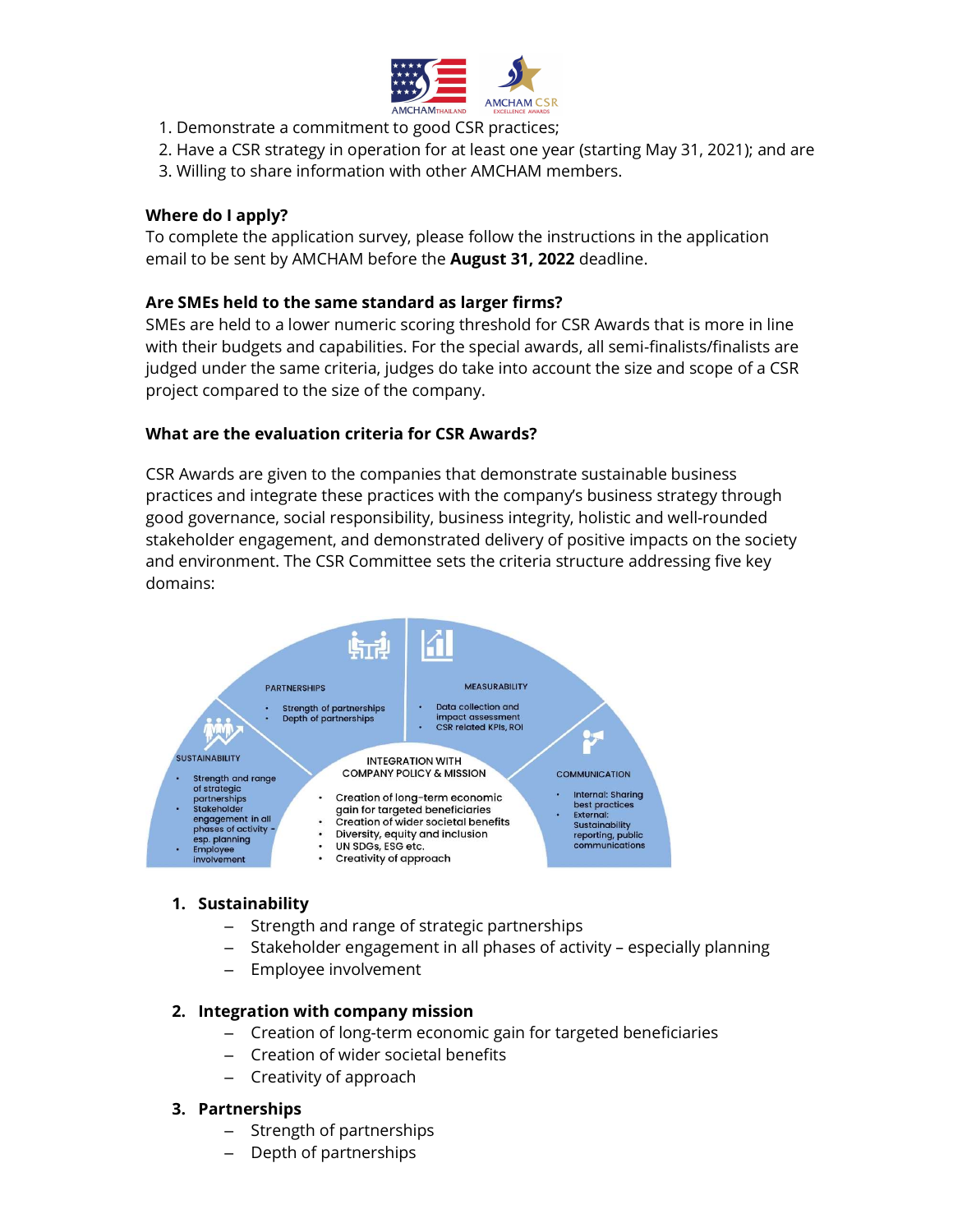

# 4. Measurability of results

- Evidence-based management (Data collection and impact assessment)
- Performance indicator (CSR related KPIs, ROI)

## 5. Communication

- Internal sharing best practices, knowledge sharing
- External sustainability reporting, public communications

## What is the judging process for the special awards?



## When are the awards announced and presented?

We will announce the members receiving CSR Awards and the short-list of special award finalists in November during the AMCHAM CSR Excellence Award Gala Dinner. Special award winners are NOT informed in advance.

# What is the timeline for the CSR Award?



CSR Committee Organizing CSR Awards Briefing: June 10, 2022 Distribute Questionnaire/Application Open: June 30, 2022 Questionnaire Deadline/Application Closed: August 31, 2022 Scoring / Special Awards Selection: September 5, 2022 Due/Finalist Selection: Change of Contraction of Case of Contraction of Contraction of Contraction of Contraction Presentations to Judging Panel: October 17-20, 2022 (Tentative) Gala Award Event: November 23, 2022